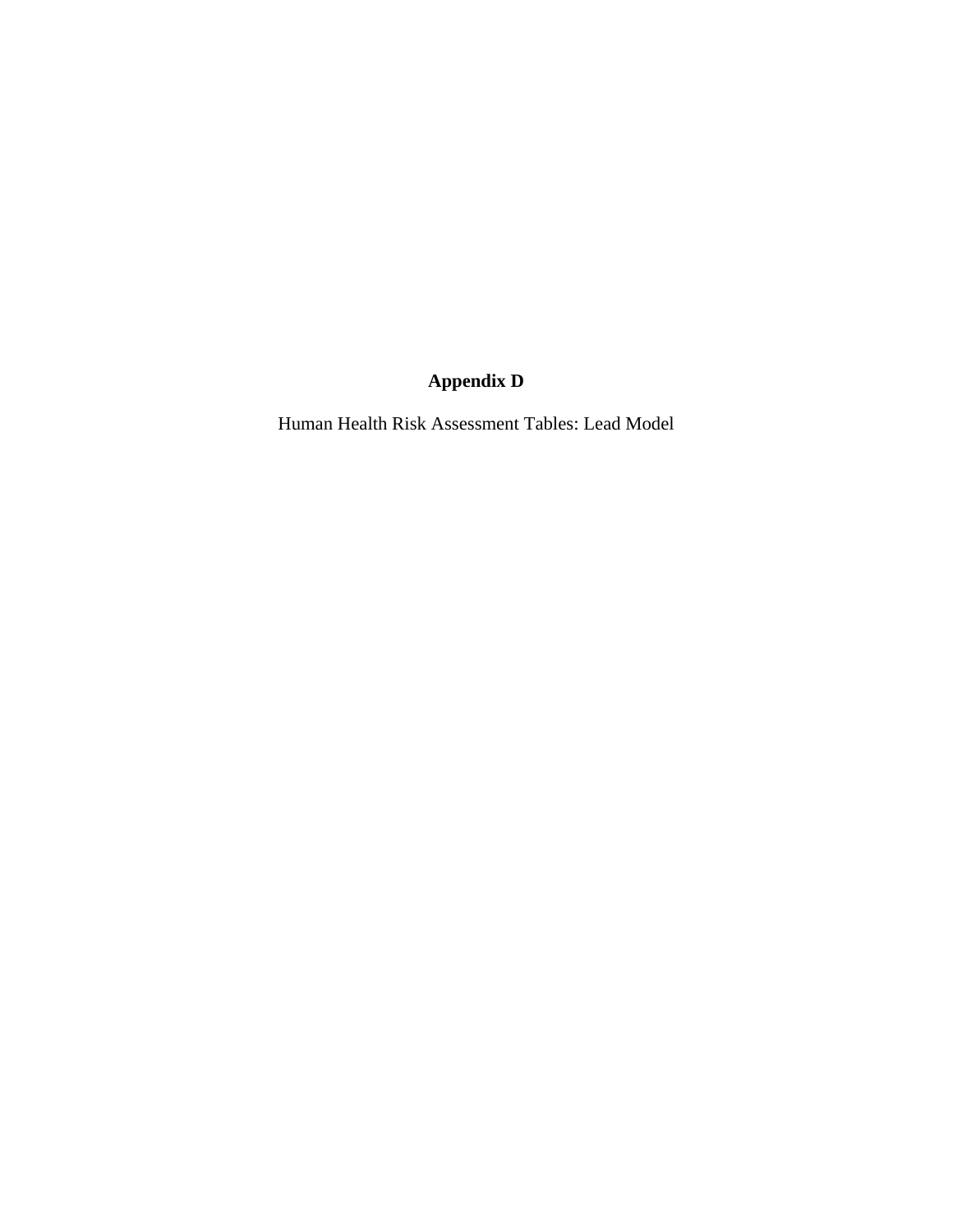Table D-1 IEUBK Model Output for Residential Children, Fill Area LEAD MODEL Version 0.99d

AIR CONCENTRATION: 0.100 ug Pb/m3 DEFAULT Indoor AIR Pb Conc: 30.0 percent of outdoor. Other AIR Parameters: Age Time Outdoors (hr) Vent. Rate (m3/day) Lung Abs. (%) 0-1 1.0 2.0 32.0 1-2 2.0 3.0 32.0 2-3 3.0 5.0 32.0 3-4 4.0 5.0 32.0 4-5 4.0 5.0 32.0 5-6 4.0 7.0 32.0 6-7 4.0 7.0 32.0

DIET: DEFAULT

DRINKING WATER Conc: 4.00 ug Pb/L DEFAULT WATER Consumption: DEFAULT

SOIL & DUST: Soil: constant conc. Dust: constant conc.

| Age     | Soil (ug Pb/g) | House Dust (ug Pb/g) |
|---------|----------------|----------------------|
| $0 - 1$ | 417.0          | 200.0                |
| $1 - 2$ | 417.0          | 200.0                |
| $2 - 3$ | 417.0          | 200.0                |
| $3 - 4$ | 417.0          | 200.0                |
| $4 - 5$ | 417.0          | 200.0                |
| $5-6$   | 417.0          | 200.0                |
| 6-7     | 417.0          | 200.0                |

Additional Dust Sources: None DEFAULT

PAINT Intake: 0.00 ug Pb/day DEFAULT

MATERNAL CONTRIBUTION: Infant Model Maternal Blood Conc: 2.50 ug Pb/dL

CALCULATED BLOOD Pb and Pb UPTAKES:

| <b>YEAR</b> | <b>Blood Level</b><br>(ug/dL) | <b>Total Uptake</b><br>(ug/day) | Soil+Dust Uptake<br>(ug/day) |
|-------------|-------------------------------|---------------------------------|------------------------------|
|             |                               |                                 |                              |
| $0.5 - 1:$  | 5.2                           | 9.65                            | 6.79                         |
| $1 - 2:$    | 5.8                           | 14.11                           | 10.64                        |
| $2 - 3:$    | 5.4                           | 14.70                           | 10.80                        |
| $3-4:$      | 5.2                           | 14.83                           | 10.97                        |
| $4 - 5:$    | 4.3                           | 12.26                           | 8.35                         |
| $5-6:$      | 3.7                           | 11.78                           | 7.59                         |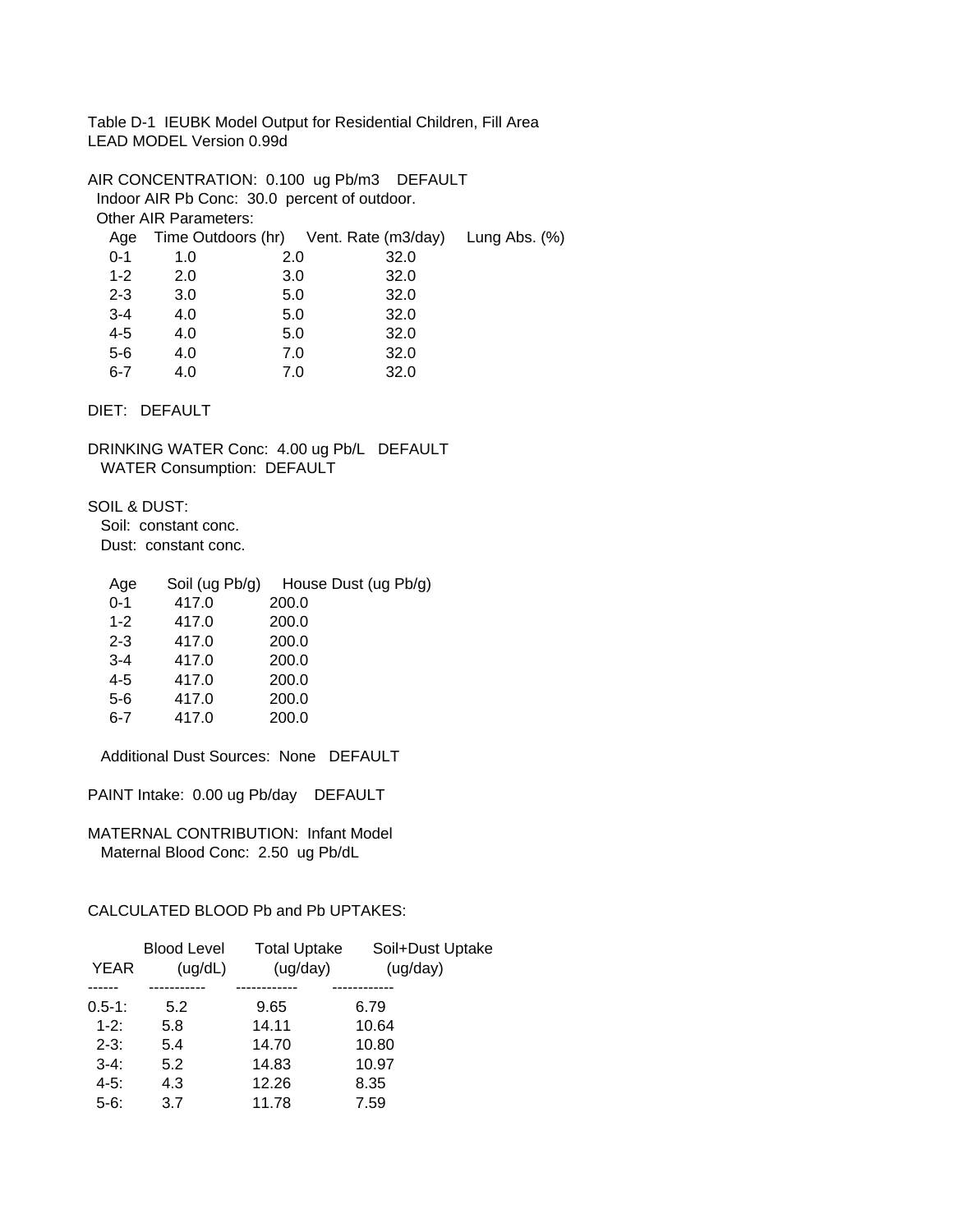### 6-7: 3.4 11.74 7.21

| <b>YEAR</b> | Diet Uptake<br>(ug/day) | <b>Water Uptake</b><br>(ug/day) |      | Paint Uptake<br>(ug/day) | Air Uptake<br>(ug/day) |
|-------------|-------------------------|---------------------------------|------|--------------------------|------------------------|
|             |                         |                                 |      |                          |                        |
| $0.5-1:$    | 2.48                    | 0.36                            | 0.00 | 0.02                     |                        |
| $1 - 2:$    | 2.55                    | 0.88                            | 0.00 | 0.03                     |                        |
| $2 - 3:$    | 2.91                    | 0.93                            | 0.00 | 0.06                     |                        |
| $3-4:$      | 2.84                    | 0.96                            | 0.00 | 0.07                     |                        |
| $4 - 5:$    | 2.81                    | 1.03                            | 0.00 | 0.07                     |                        |
| $5-6$ :     | 2.99                    | 1.10                            | 0.00 | 0.09                     |                        |
| $6 - 7$ :   | 3.32                    | 1.12                            | 0.00 | 0.09                     |                        |
| $6 - 7:$    | 3.31                    | 1.12                            | 0.00 | 0.09                     |                        |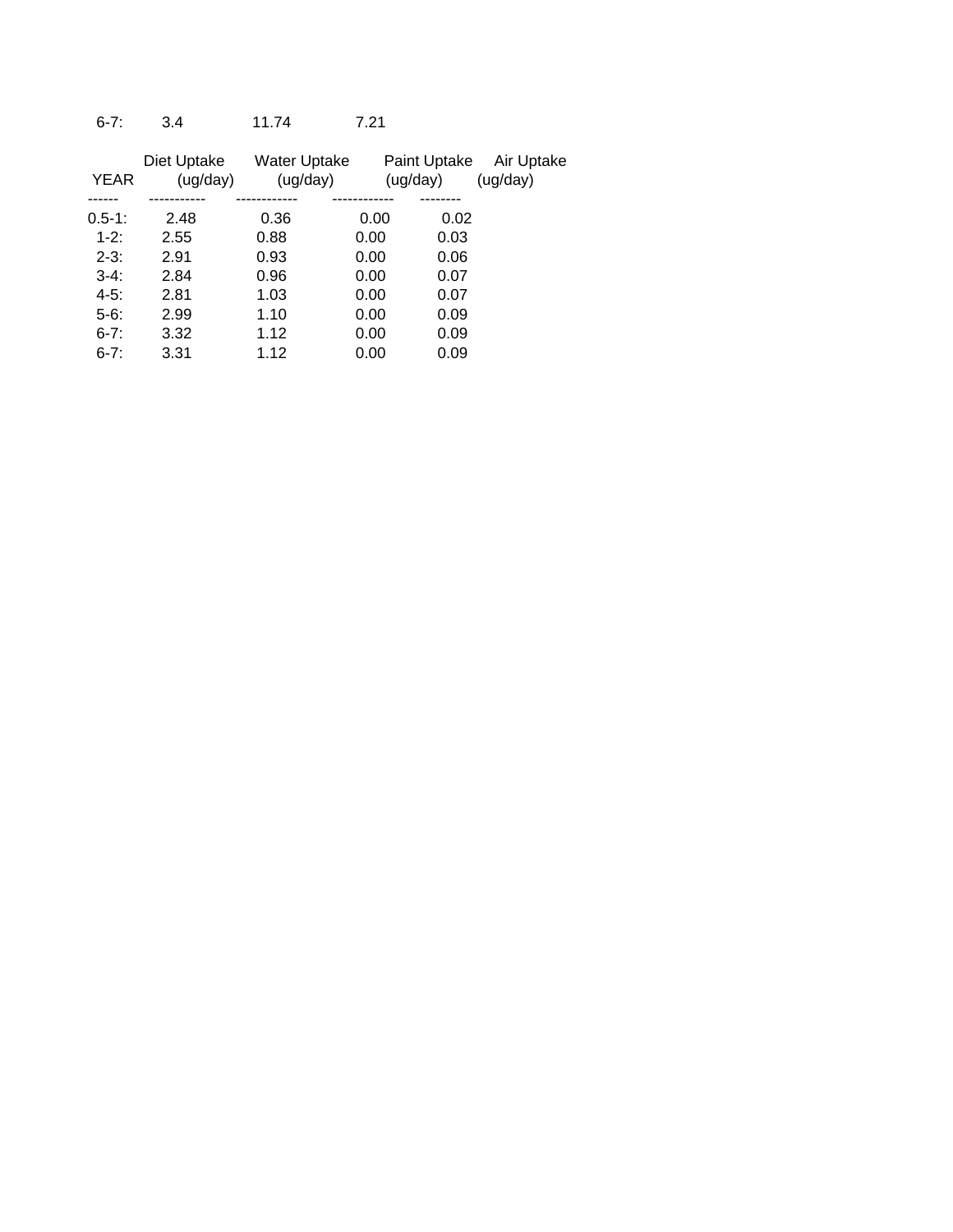# Lead Exposure Model

EQUATION:

#### $Pb B_{final} = Pb B_{initial} +$  $C$   $\mathcal{P}$  BKSF  $\mathcal{P}$  IR  $\mathcal{P}$  AF  $\mathcal{P}$  EF AT *final*  $=$   $P$ b  $B$ *initial*  $\mathbb{\mathbb{P}}\text{ BKSF } \mathbb{\mathbb{P}}\text{ IR } \mathbb{\mathbb{P}}\text{ AF } \mathbb{\mathbb{P}}$

| where: | PbB <sub>final</sub><br>$=$ |          |            | Final lead concentration in plasma (µg/dL)        |  |  |
|--------|-----------------------------|----------|------------|---------------------------------------------------|--|--|
|        | $PbB$ <sub>initial</sub>    | $\equiv$ | 2.2        | Initial lead concentration in plasma $(\mu q/dL)$ |  |  |
|        | $C_{s\ tot}$                | $=$      | 417        | Concentration of lead in total soil $(\mu q/q)$   |  |  |
|        | $C_{s \, surf}$             | $=$      | 471        | Concentration of lead in surface soil (µg/g)      |  |  |
|        | <b>BKSF</b>                 | $=$      | 0.40       | Biokinetic Slope Factor (µg.day/µg.dL)            |  |  |
|        | IR                          | $=$      | $^{\star}$ | Ingestion rate (g/day)                            |  |  |
|        | AF                          | $=$      | 0.12       | Absorption fraction (unitless)                    |  |  |
|        | ЕF                          | $=$      | $^{\star}$ | Exposure frequency (days/yr)                      |  |  |
|        | AT                          | $=$      | 365        | Averaging time (days/yr)                          |  |  |
|        |                             |          |            |                                                   |  |  |

\* Scenario/Receptor dependent

|                                            | <b>RECEPTOR</b>                        |            |  |                             |           |            |  |
|--------------------------------------------|----------------------------------------|------------|--|-----------------------------|-----------|------------|--|
| <b>SCENARIO</b>                            |                                        | <b>RME</b> |  |                             | <b>AE</b> |            |  |
| Construction/<br><b>Excavation Workers</b> | Pb B <sub>final</sub> = 6.1 $\mu$ g/dL |            |  | Pb $B_{final} = 2.7$        |           | $\mu$ g/dL |  |
| Trespassers                                | Pb B <sub>final</sub> = 2.7 $\mu$ g/dL |            |  | Pb $B_{final} = 2.3$        |           | $\mu$ g/dL |  |
| Maintenance<br>Workers                     | Pb B <sub>final</sub> = 2.7 $\mu$ g/dL |            |  | Pb B <sub>final</sub> = 2.3 |           | $\mu$ g/dL |  |
| Commercial<br>Workers                      | Pb B <sub>final</sub> = 3.0 $\mu$ g/dL |            |  | Pb $B_{final} = 2.4$        |           | $\mu$ g/dL |  |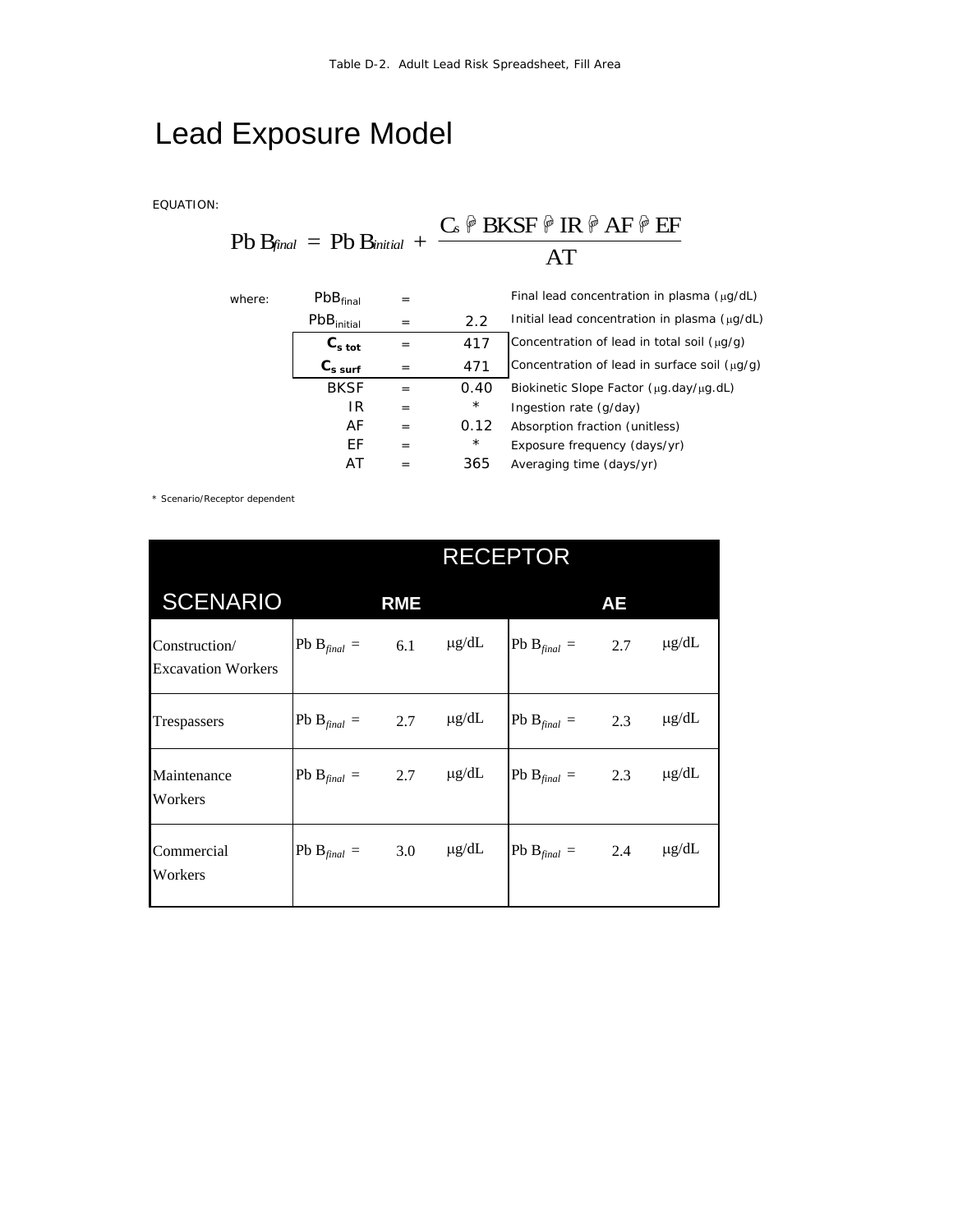Table D-3 IEUBK Model Output for Resident Children, Other Area LEAD MODEL Version 0.99d

AIR CONCENTRATION: 0.100 ug Pb/m3 DEFAULT Indoor AIR Pb Conc: 30.0 percent of outdoor. Other AIR Parameters: Age Time Outdoors (hr) Vent. Rate (m3/day) Lung Abs. (%) 0-1 1.0 2.0 32.0 1-2 2.0 3.0 32.0 2-3 3.0 5.0 32.0 3-4 4.0 5.0 32.0 4-5 4.0 5.0 32.0 5-6 4.0 7.0 32.0 6-7 4.0 7.0 32.0

DIET: DEFAULT

DRINKING WATER Conc: 4.00 ug Pb/L DEFAULT WATER Consumption: DEFAULT

SOIL & DUST: Soil: constant conc. Dust: constant conc.

| Age     | Soil (ug Pb/g) | House Dust (ug Pb/g) |
|---------|----------------|----------------------|
| $0 - 1$ | 179.0          | 200.0                |
| $1 - 2$ | 179.0          | 200.0                |
| $2 - 3$ | 179.0          | 200.0                |
| $3 - 4$ | 179.0          | 200.0                |
| $4 - 5$ | 179.0          | 200.0                |
| $5-6$   | 179.0          | 200.0                |
| 6-7     | 179.0          | 200.0                |

Additional Dust Sources: None DEFAULT

PAINT Intake: 0.00 ug Pb/day DEFAULT

MATERNAL CONTRIBUTION: Infant Model Maternal Blood Conc: 2.50 ug Pb/dL

### CALCULATED BLOOD Pb and Pb UPTAKES:

| <b>Blood Level</b> | <b>Total Uptake</b> | Soil+Dust Uptake |
|--------------------|---------------------|------------------|
| (ug/dL)            |                     | (ug/day)         |
|                    |                     |                  |
| 4.0                | 7.40                | 4.47             |
| 4.4                | 10.61               | 7.03             |
| 4.1                | 11.11               | 7.10             |
| 3.9                | 11.15               | 7.19             |
| 3.3                | 9.40                | 5.43             |
| 2.9                | 9.16                | 4.92             |
|                    |                     | (ug/day)         |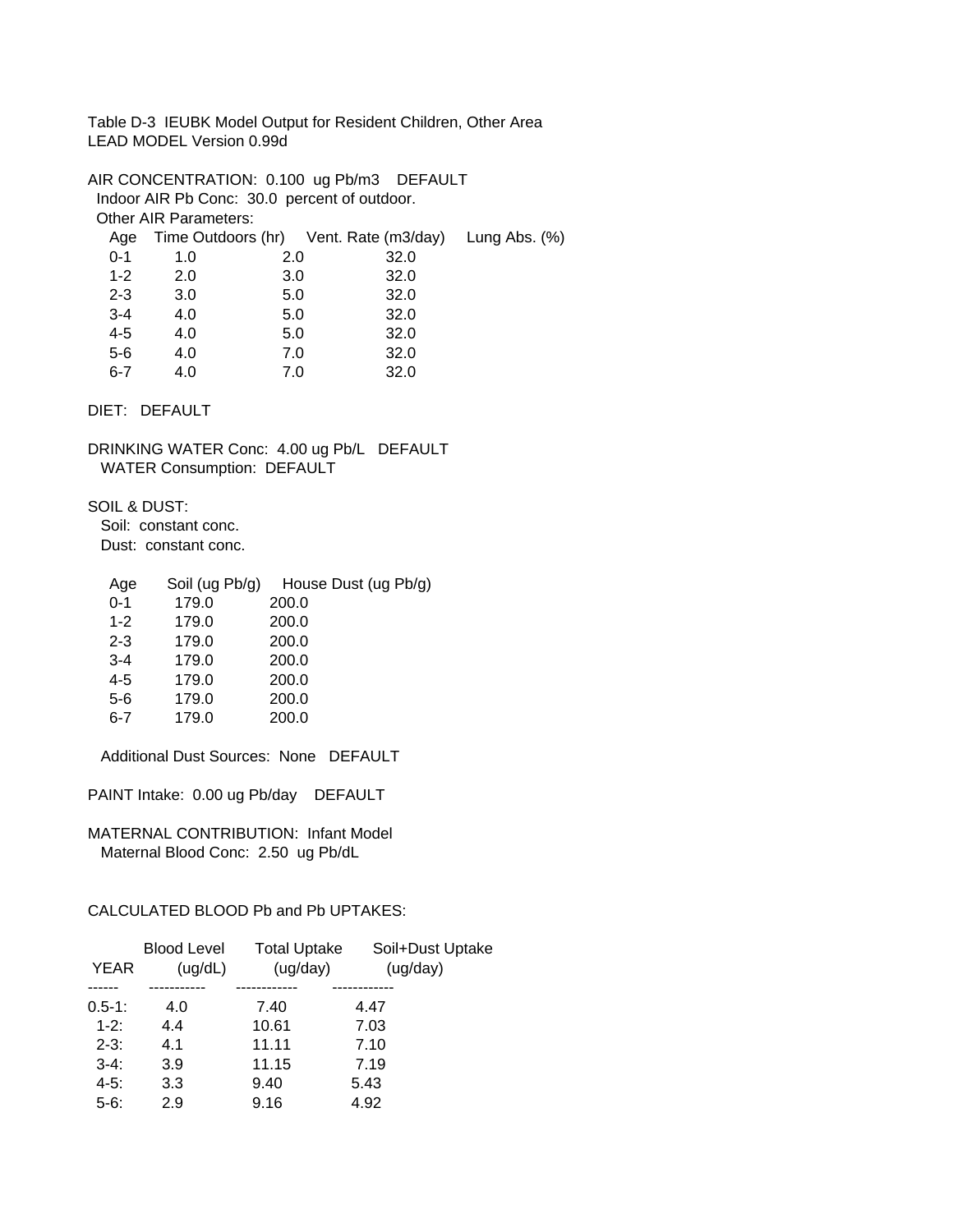6-7: 2.6 9.25 4.66

|             | Diet Uptake | <b>Water Uptake</b> |      | Paint Uptake | Air Uptake |
|-------------|-------------|---------------------|------|--------------|------------|
| <b>YEAR</b> | (ug/day)    | (ug/day)            |      | (ug/day)     | (ug/day)   |
|             |             |                     |      |              |            |
| $0.5-1:$    | 2.54        | 0.37                | 0.00 | 0.02         |            |
| $1 - 2:$    | 2.63        | 0.91                | 0.00 | 0.03         |            |
| $2 - 3:$    | 2.99        | 0.96                | 0.00 | 0.06         |            |
| $3-4:$      | 2.91        | 0.99                | 0.00 | 0.07         |            |
| $4-5:$      | 2.86        | 1.05                | 0.00 | 0.07         |            |
| $5-6$ :     | 3.03        | 1.11                | 0.00 | 0.09         |            |
| $6 - 7:$    | 3.36        | 1.13                | 0.00 | 0.09         |            |